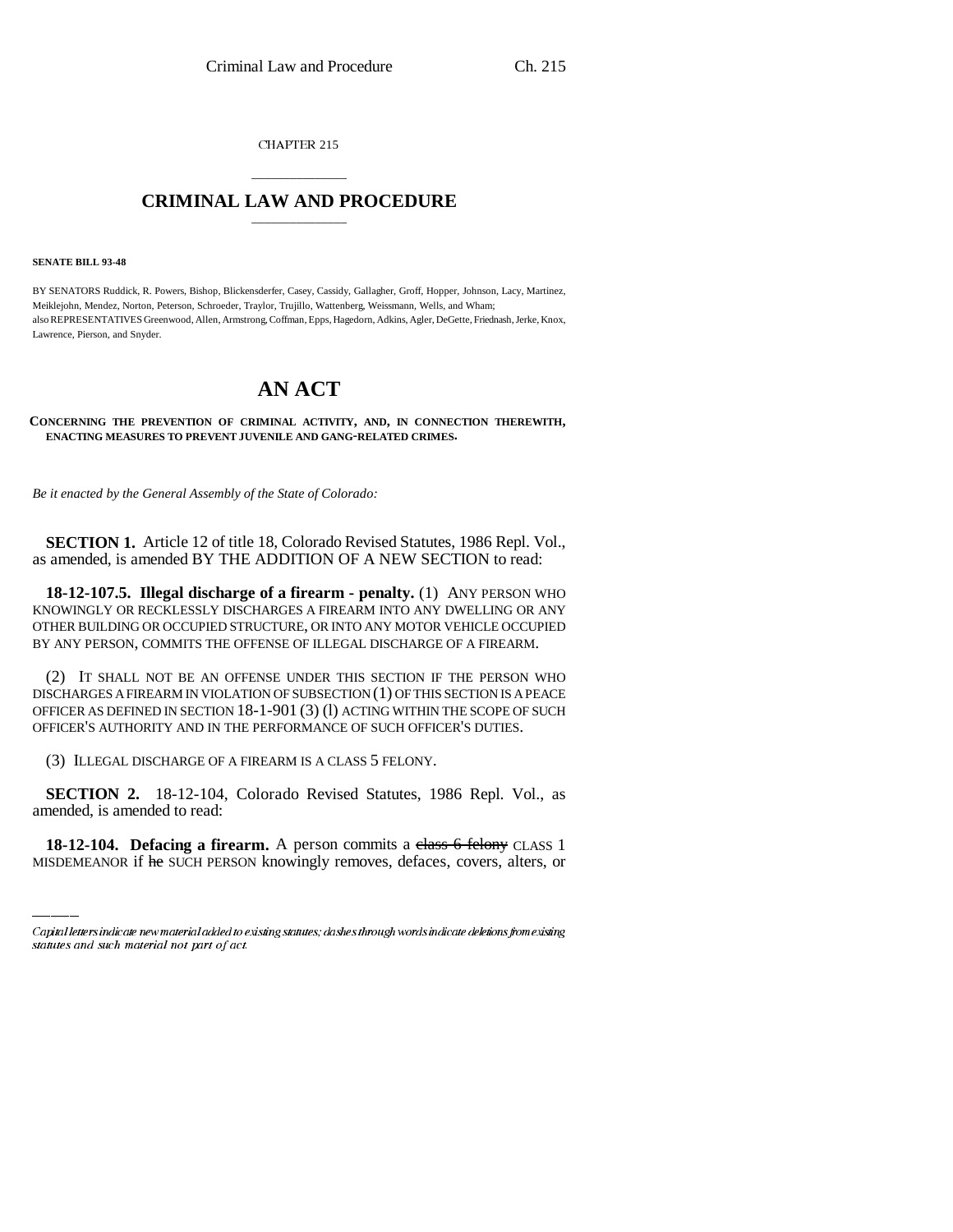destroys the manufacturer's serial number or any other distinguishing number or identification mark of a firearm.

**SECTION 3.** 18-17-103 (5) (b) (X), Colorado Revised Statutes, 1986 Repl. Vol., is amended to read:

**18-17-103. Definitions.** (5) "Racketeering activity" means to commit, to attempt to commit, to conspire to commit, or to solicit, coerce, or intimidate another person to commit:

(b) Any violation of the following provisions of the Colorado statutes or any criminal act committed in any jurisdiction of the United States which, if committed in this state, would be a crime under the following provisions of the Colorado statutes:

(X) Offenses relating to firearms and weapons, as defined in sections 18-12-102 (possessing an illegal weapon or a dangerous weapon), 18-12-107.5 (ILLEGAL DISCHARGE OF A FIREARM), and 18-12-109 (possession, use, or removal of explosives or incendiary devices or the possession of components thereof);

**SECTION 4.** 16-13-301 (2.2), Colorado Revised Statutes, 1986 Repl. Vol., as amended, is amended to read:

**16-13-301. Definitions.** (2.2) "Drive-by crime" means a first degree assault as defined in section 18-3-202, C.R.S., second degree assault as defined in section 18-3-203, C.R.S., attempted first degree or second degree assault, or felony menacing as defined in section 18-3-206, C.R.S., OR ILLEGAL DISCHARGE OF A FIREARM AS DEFINED IN SECTION 18-12-107.5, C.R.S., any of which is committed while utilizing a vehicle for means of concealment or transportation.

**SECTION 5.** 19-1-119 (1) (a) (VII), Colorado Revised Statutes, 1986 Repl. Vol., as amended, is amended to read:

**19-1-119. Confidentiality of juvenile records - delinquency.** (1) (a) Except as provided in paragraph (b.5) of this subsection (1), court records in juvenile delinquency proceedings or proceedings concerning a juvenile charged with the violation of any municipal ordinance except a traffic ordinance shall be open to inspection to the following persons without court order:

(VII) Any local law enforcement agency OR POLICE DEPARTMENT IN THE STATE OF COLORADO.

**SECTION 6.** 42-2-122 (1) (n), Colorado Revised Statutes, 1984 Repl. Vol., as amended, is amended to read:

**42-2-122. Mandatory revocation of license.** (1) The department shall forthwith revoke the license of any driver, minor driver, or provisional driver upon receiving a record showing that such driver has:

(n) Been convicted of violating section  $12-46-112$  (1) (c) or (1) (d), C.R.S., or section 12-47-128 (1) (b) or  $(1)$  (c), C.R.S., OR ANY COUNTERPART MUNICIPAL